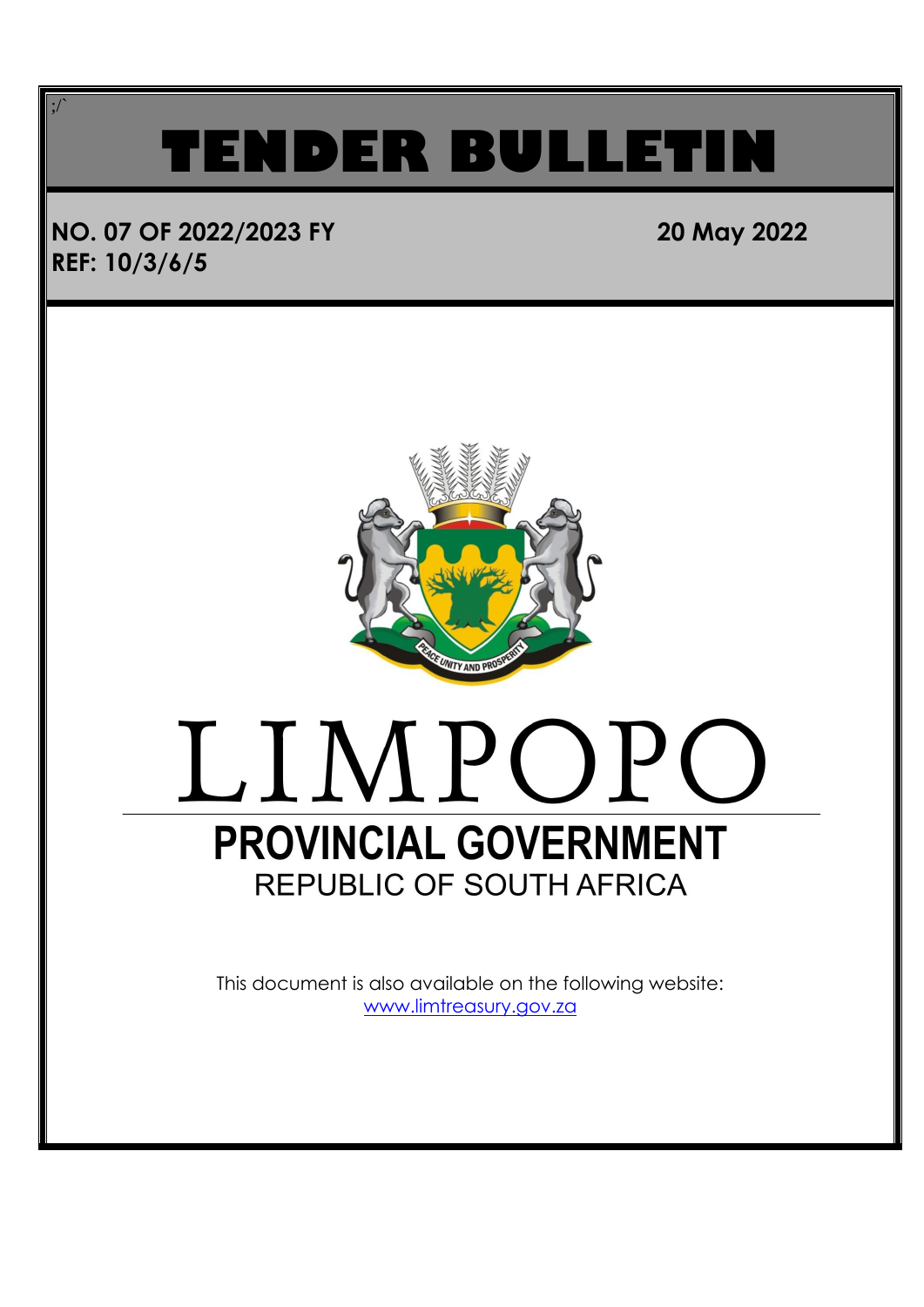## **TABLE OF CONTENTS Page No.** 1. REPORTING FRAUDULENT AND CORRUPT ACTIVITIES ………………………………….............................. 03 2. INSTRUCTIONS………………………………………………………………………………………………. ……… 04 3. BID INVITATION …………………………………………………………………………………………………………. 05 - 08 4. AWARDED BIDS …………………………………………………………………………………………………………. 09 - 10 5. CANCELLATION BIDS………………………………………………………………………………………………….. 11 6. GENERAL NOTICES …………………………………………...…………………………... …………………………. 12 ANNEXURE 1: ADDRESS LIST AND CONTACT DETAILS: PROVINCIAL DEPARTMENTS…………………… 13 - 14 ANNEXURE 2: ADDRESS LIST AND CONTACT DETAILS: PUBLIC ENTITIES ………………….......................... 15 - 16 ANNEXURE 3: ADDRESS LIST AND CONTACT DETAILS: PROVINCIAL TREASURY TENDER ADVICE CENTRES …………………………………………………………………………………………. 17 ANNEXURE 4: ADDRESS LIST AND CONTACT DETAILS: SATELLITE OFFICES …………………………………. 18 9. SELF REGISTRATION PROCESS……………………………………………………………………………………….. 19 **Provincial Supply Chain Management Office**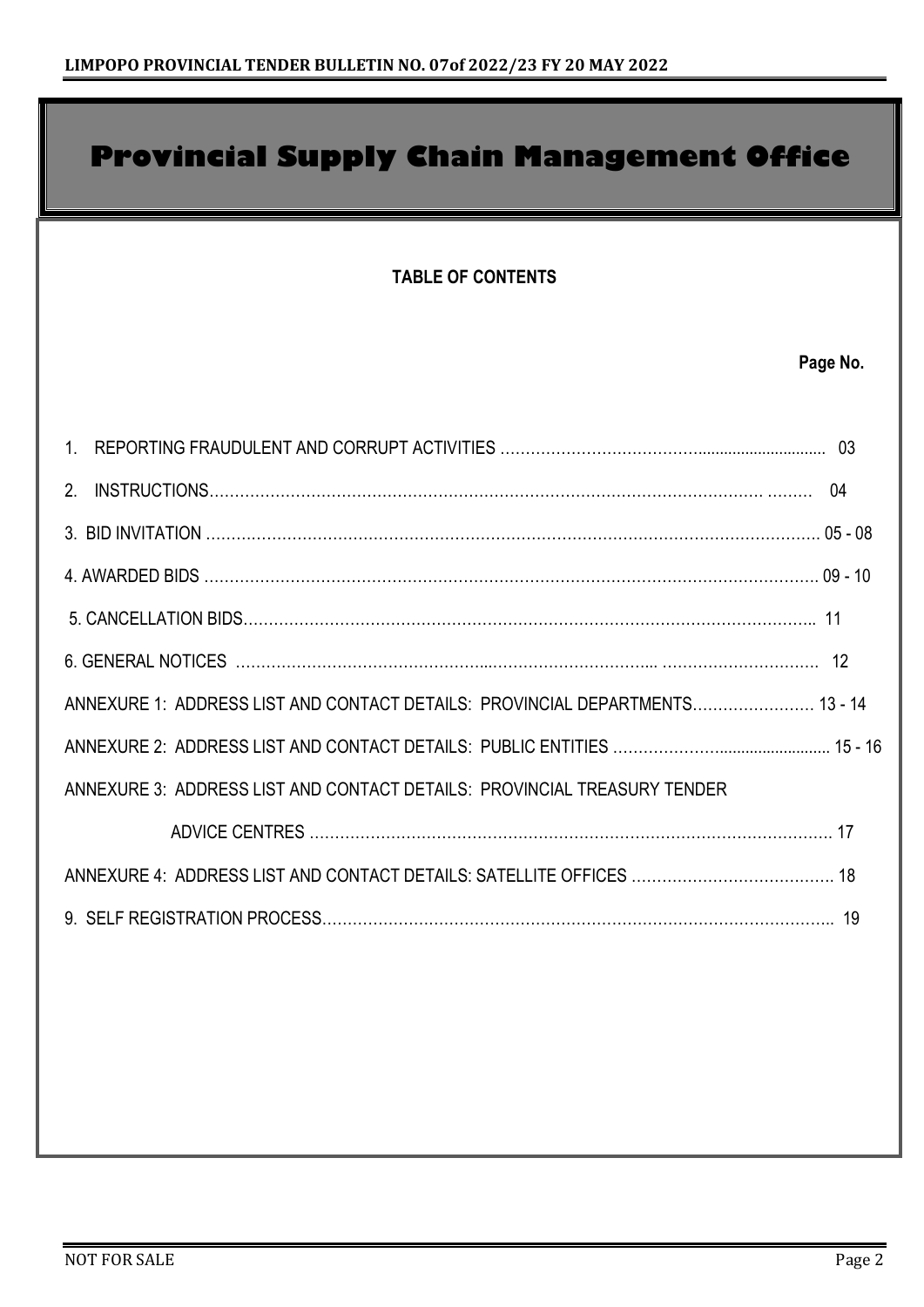| <b>REPORT</b>                                                                    |
|----------------------------------------------------------------------------------|
| <b>FRAUDULENT &amp; CORRUPT ACTIVITIES ON GOVERNMENT PROCUREMENT SYSTEM</b>      |
| National Anti-Corruption @ 0800 701 701                                          |
| Security and Investigating Services - Limpopo Provincial Treasury @ 015 298 7196 |
|                                                                                  |
| ALL COMPLAINTS/CONCERNS RELATED TO SCM NON-COMPLIANCE MUST BE REPORTED TO:       |
| <b>LIMPOPO PROVINCIAL TREASURY</b>                                               |
| <b>PRIVATE BAG X 9486</b>                                                        |
| <b>POLOKWANE</b>                                                                 |
| 0700                                                                             |
|                                                                                  |
| PROVINCIAL TREASURY, FINANCE HOUSE, 56 - 58 PAUL KRUGER STREET, POLOKWANE        |
|                                                                                  |
|                                                                                  |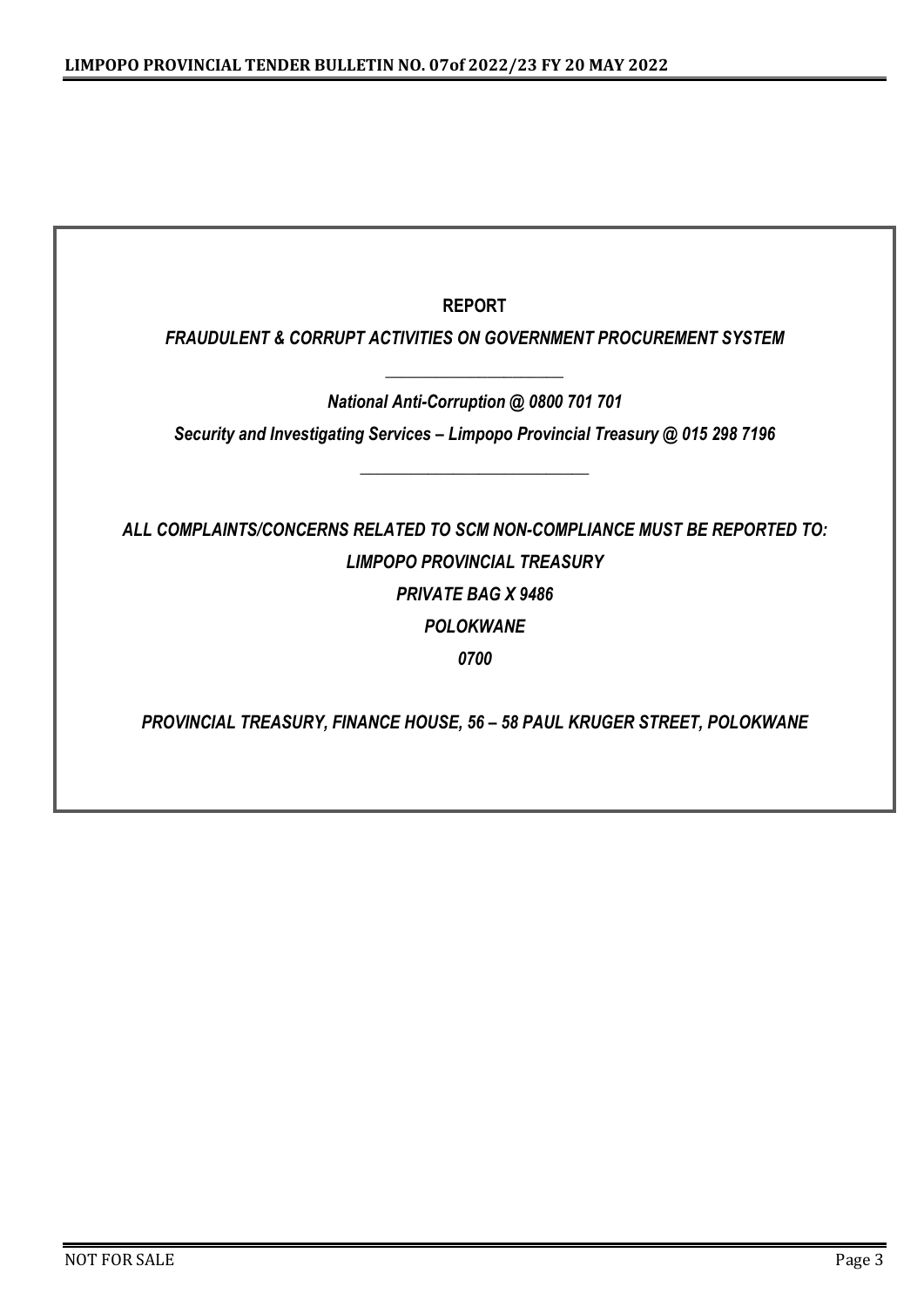#### **2. INSTRUCTIONS**

- 1. Bidders are advised to read the entire tender bulletin.
- 2. Tenders for procurement of supplies, services and disposals are categorized as follows:

#### **SUPPLIES**

- Accommodation, leasing of
- Audio visual equipment
- Building material
- Chemicals: Agricultural/Forestry/
- Laboratory/Water Care
- Clothing/Textiles
- Computer equipment
- Computer software
- **Electrical equipment**
- Electronic equipment
- Furniture
- General
- Medical
- Office equipment: Labour-saving devices
- Perishable provisions
- Stationary/printing
- Steel
- Timber
- Vehicle (all types)
- Workshop equipment

#### **SERVICES**

- Building
- Civil
- Electrical
- Functional (including cleaning-,
- and security services)
- General
- Maintenance of electrical, mechanical
- equipment and plumbing
- Mechanical
- Professional
- Repair and maintenance of vehicles
- Transport

#### **DISPOSALS**

- Clothing and textiles
- **Eurniture**
- General
- Scrap metal
- Vehicles
- 3. Bid documents are generally available in English only.
- 4. The address where a bid document is available from and where it must be submitted to may differ.
- 5. The addresses at which bid documents may be obtained and tenders must be posted, appear in Annexure 1.
- 6. The address list of various Supply Chain Management Advice Centres at which bid documents and tender bulletins may also be obtained, appear in Annexure 3; and
- 7. The address list of Supply Chain Management satellite offices at which tender bulletins may also be obtained, appear in Annexure 4.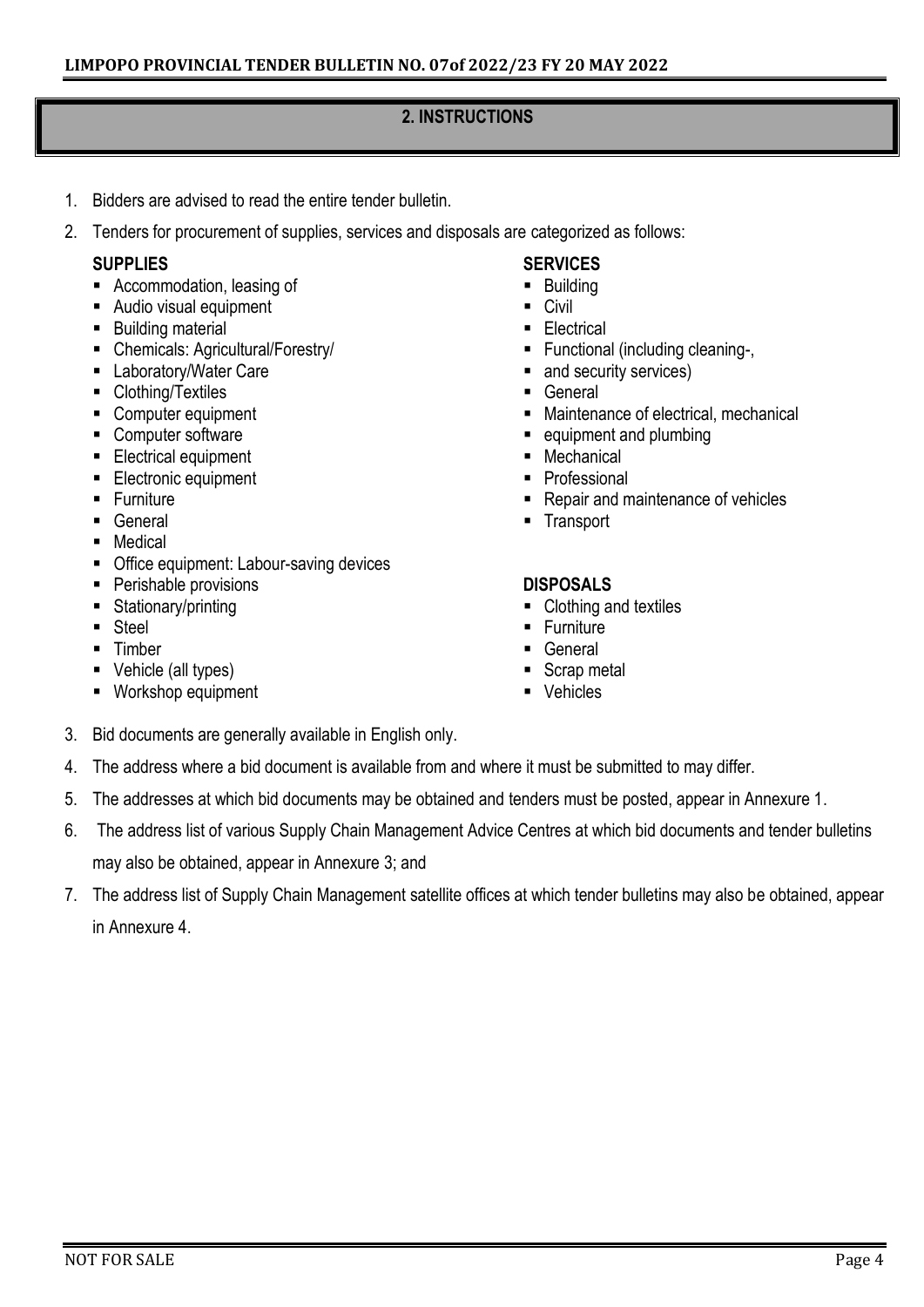|  |  | <b>3. BID INVITATIONS</b> |
|--|--|---------------------------|
|--|--|---------------------------|

| <b>BID NO.</b>                               | <b>DESCRIPTION OF</b><br><b>SERVICE OR SUPPLIES</b>                                                                                                                                                                                                                                                                                                               | <b>CONTACT</b><br><b>DETAILS</b>                                                                                                                                                                                                                          | <b>BID</b><br><b>DOCUME</b><br><b>NT</b><br><b>PRICE</b><br>(NON-<br><b>REFUND</b><br>ABLE) | <b>DUE AT</b><br>11H00 | <b>BID</b><br><b>DOCUM</b><br><b>ENTS</b><br><b>OBTAIN</b><br><b>ABLE</b><br><b>FROM</b>                                        | <b>POST OR</b><br><b>DELIVER</b><br><b>BIDS TO</b><br>See Annexure 1 & 2,<br>Page 09 & 11 |
|----------------------------------------------|-------------------------------------------------------------------------------------------------------------------------------------------------------------------------------------------------------------------------------------------------------------------------------------------------------------------------------------------------------------------|-----------------------------------------------------------------------------------------------------------------------------------------------------------------------------------------------------------------------------------------------------------|---------------------------------------------------------------------------------------------|------------------------|---------------------------------------------------------------------------------------------------------------------------------|-------------------------------------------------------------------------------------------|
| <b>IDT/LP</b><br><b>CON/PANEL</b><br>2022/23 | Appointment<br>of<br>Panel<br>οf<br>Contractors for the Independent<br>Development Trust (IDT) Limpopo<br>office for a period of 36 months<br><b>COMPLUSORY</b><br><b>BRIEFING</b><br><b>SESSION</b><br>Date: 31 May 2022<br>Venue: @IDT offices 22 Hans<br>Van Rensburg Street Polokwane<br><b>Time: 11h00</b><br><b>Independent Development</b><br><b>Trust</b> | <b>Bid Process Enquiries</b><br>Dineo Mokobane<br>E-mail: dineo@idt.org.za<br>Tel: (015) 295 0000<br>Mohapi Sheea<br>E-mail: mohapis@idt.org.za<br>Tel: (015) 295 0000<br><b>Mamikie Mashele</b><br>E-mail:<br>mamikiem@idt.org.za<br>Tel: (015) 295 0000 | N/A                                                                                         | 24/06/20<br>22         | The IDT<br>website<br>(www.idt.<br>org.za)<br>&<br><b>Treasury</b><br>websiite<br>@<br>e-tender.<br>WWW.<br>treasury<br>gov.za. | @IDT<br>offices 22<br>Hans Van<br>Rensburg<br><b>Street</b><br>Polokwane<br>0700          |
| IDT/LP-<br><b>PSP/PANEL</b><br>2022/23       | Appointment of Panel of<br>Consultants for the Independent<br>Development Trust (IDT) Limpopo<br>office for a period of 36 months<br><b>BRIEFING</b><br><b>COMPLUSORY</b><br><b>SESSION</b><br>Date: 01 June 2022<br>Venue: @IDT offices 22 Hans<br>Van Rensburg Street Polokwane<br><b>Time: 11h00</b><br><b>Independent Development</b><br><b>Trust</b>         | <b>Bid Process Enquiries</b><br>Dineo Mokobane<br>E-mail: dineo@idt.org.za<br>Tel: (015) 295 0000<br>Mohapi Sheea<br>E-mail: mohapis@idt.org.za<br>Tel: (015) 295 0000<br><b>Mamikie Mashele</b><br>E-mail:<br>mamikiem@idt.org.za<br>Tel: (015) 295 0000 | N/A                                                                                         | 24/06/20<br>22         | The IDT<br>website<br>(www.idt.<br>orgov.za)<br>&Treasur<br>٧<br>websiite<br><u>w</u><br>e-tender.<br>www.trea<br>surygov<br>2a | @IDT<br>offices 22<br>Hans Van<br>Rensburg<br><b>Street</b><br>Polokwane<br>0700          |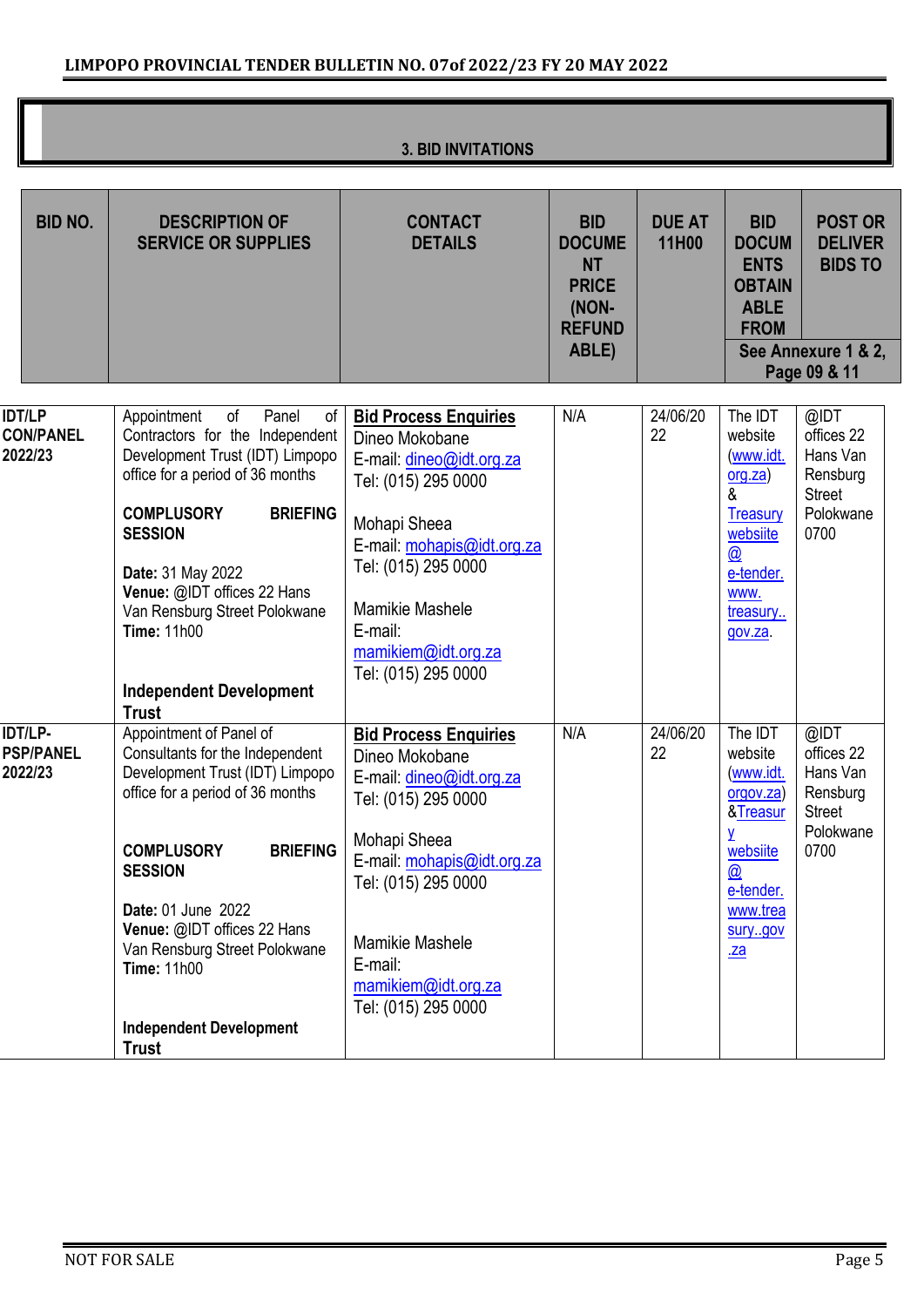#### **3. AWARDED BIDS**

| <b>Bid No</b>                  | <b>Bid Description</b>                                                                                                                                  | <b>Successful Bidder</b>                                    | <b>Total</b><br><b>Points</b><br><b>Attained</b> | <b>Date</b><br><b>Approved</b> |
|--------------------------------|---------------------------------------------------------------------------------------------------------------------------------------------------------|-------------------------------------------------------------|--------------------------------------------------|--------------------------------|
| <b>CoGHSTA</b><br>$B12/2021 -$ | Database<br>of<br>Engineering<br><b>Consultants</b><br>conduct<br>to                                                                                    | <b>Superior Quality Engineering</b>                         | 100                                              |                                |
| <b>22 FY</b>                   | Geotechnical<br>Investigation,<br>Design,<br>and<br>Install<br>Services<br>Engineering<br><i>in</i>                                                     | <b>Phamela Engineering Services</b>                         |                                                  | 13 April 2022                  |
|                                | Limpopo Province for three-<br>year period from 2022/23 until                                                                                           | <b>Baswa Electro Civil Engineering</b>                      |                                                  |                                |
|                                | 2024/25 Financial Years                                                                                                                                 | Skotane Development<br>Morula Consulting                    |                                                  |                                |
|                                |                                                                                                                                                         | Engineers                                                   |                                                  |                                |
|                                |                                                                                                                                                         | T2-Tech<br><b>Bakone Consulting</b>                         |                                                  |                                |
| <b>CoGHSTA</b><br>B12/2021-    | Database of Engineering Consultants to<br>conduct Geotechnical<br>Investigation,                                                                        | Iguguglethu Consulting<br><b>Lumar Engineering Services</b> | 100                                              |                                |
| <b>22 FY</b>                   | Engineering<br>and<br>Install<br>Design,<br>Services in Limpopo Province for three-<br>year period from 2022/23 until 2024/25<br><b>Financial Years</b> |                                                             |                                                  | 13 April 2022                  |
|                                |                                                                                                                                                         | <b>Kipp Consulting</b>                                      |                                                  |                                |
|                                |                                                                                                                                                         | Loato Engineers                                             |                                                  |                                |
|                                |                                                                                                                                                         | <b>KMSD Engineering Consultants</b>                         |                                                  |                                |
|                                |                                                                                                                                                         | <b>MVE Consulting</b>                                       |                                                  |                                |
|                                |                                                                                                                                                         | Samtak Consulting<br><b>LKS Engineers</b>                   |                                                  |                                |
|                                |                                                                                                                                                         | <b>Maduna and Partners</b>                                  |                                                  |                                |
|                                |                                                                                                                                                         | <b>BPM2 Consulting</b>                                      |                                                  |                                |
|                                |                                                                                                                                                         | <b>Alcutrix Consulting</b>                                  |                                                  |                                |
|                                |                                                                                                                                                         | <b>Bohlale Consulting</b><br>Engineers                      |                                                  |                                |
|                                |                                                                                                                                                         | <b>Mulalo Consulting Engineers</b>                          |                                                  |                                |
|                                |                                                                                                                                                         | <b>TQM Project Engineers</b>                                |                                                  |                                |
|                                |                                                                                                                                                         | <b>PTM Global Consulting</b>                                |                                                  |                                |
|                                |                                                                                                                                                         | Zakumi Consulting                                           |                                                  |                                |
|                                |                                                                                                                                                         | Siyeza Consulting                                           |                                                  |                                |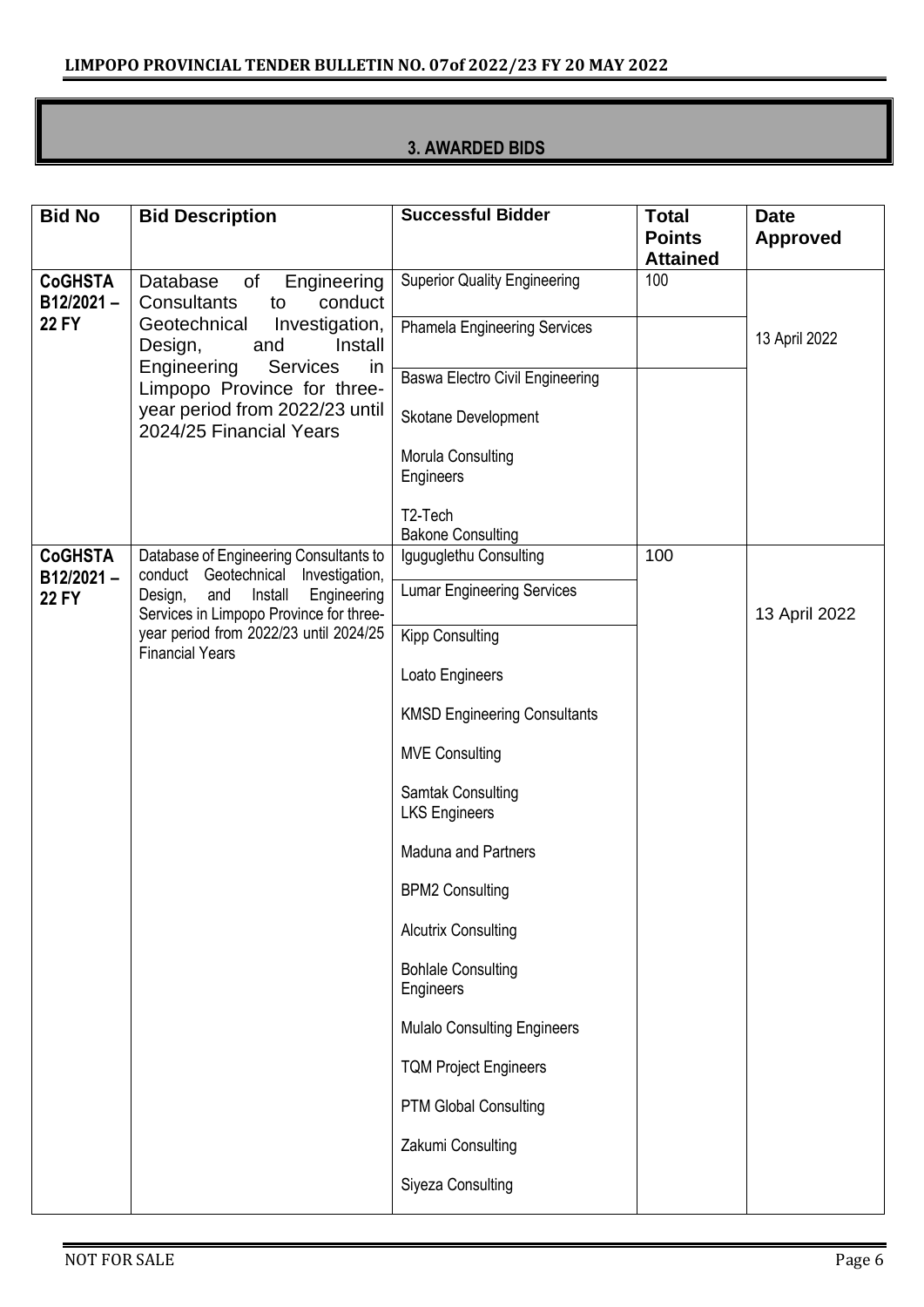#### **LIMPOPO PROVINCIAL TENDER BULLETIN NO. 07of 2022/23 FY 20 MAY 2022**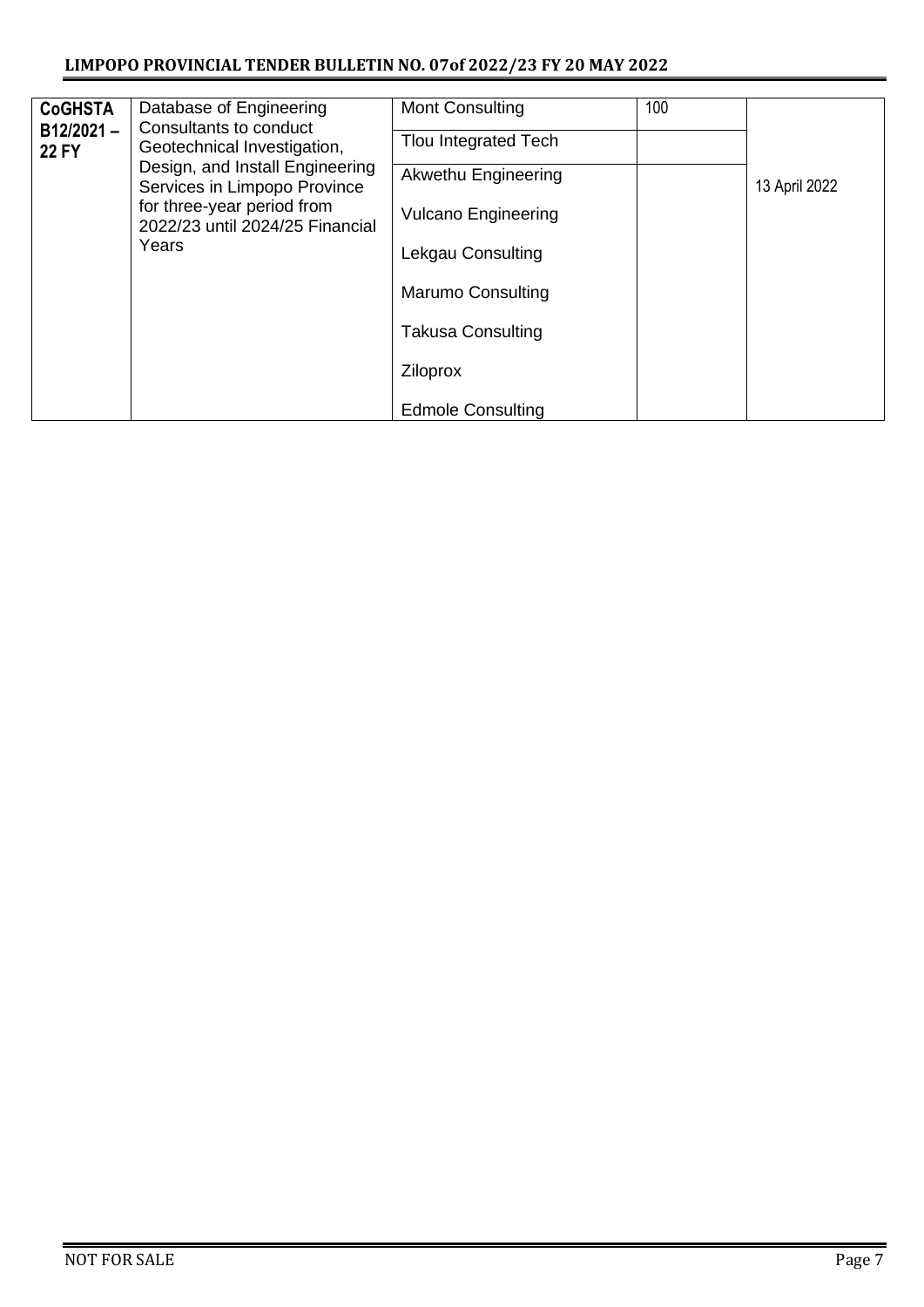| Bid No.                 | <b>Project Description</b>                                                                                                              | Tender Bulletin            | Date              | <b>Date Closed</b> | <b>Reason</b><br>for       |
|-------------------------|-----------------------------------------------------------------------------------------------------------------------------------------|----------------------------|-------------------|--------------------|----------------------------|
|                         |                                                                                                                                         | No.                        | <b>Advertised</b> |                    | <b>Cancellation</b>        |
| <b>EDET</b><br>275/2021 | Appointment Of<br>Service<br>Accredited<br>Provider To Procure And<br>Renew Veeam Availability<br>Suite Enterprise Software<br>Licenses | Veeam   36 OF 2021/2022 FY | 03 December 2021  | 25/01/2022         | None<br>responsive<br>bids |

#### **4. CANCELLATION BIDS**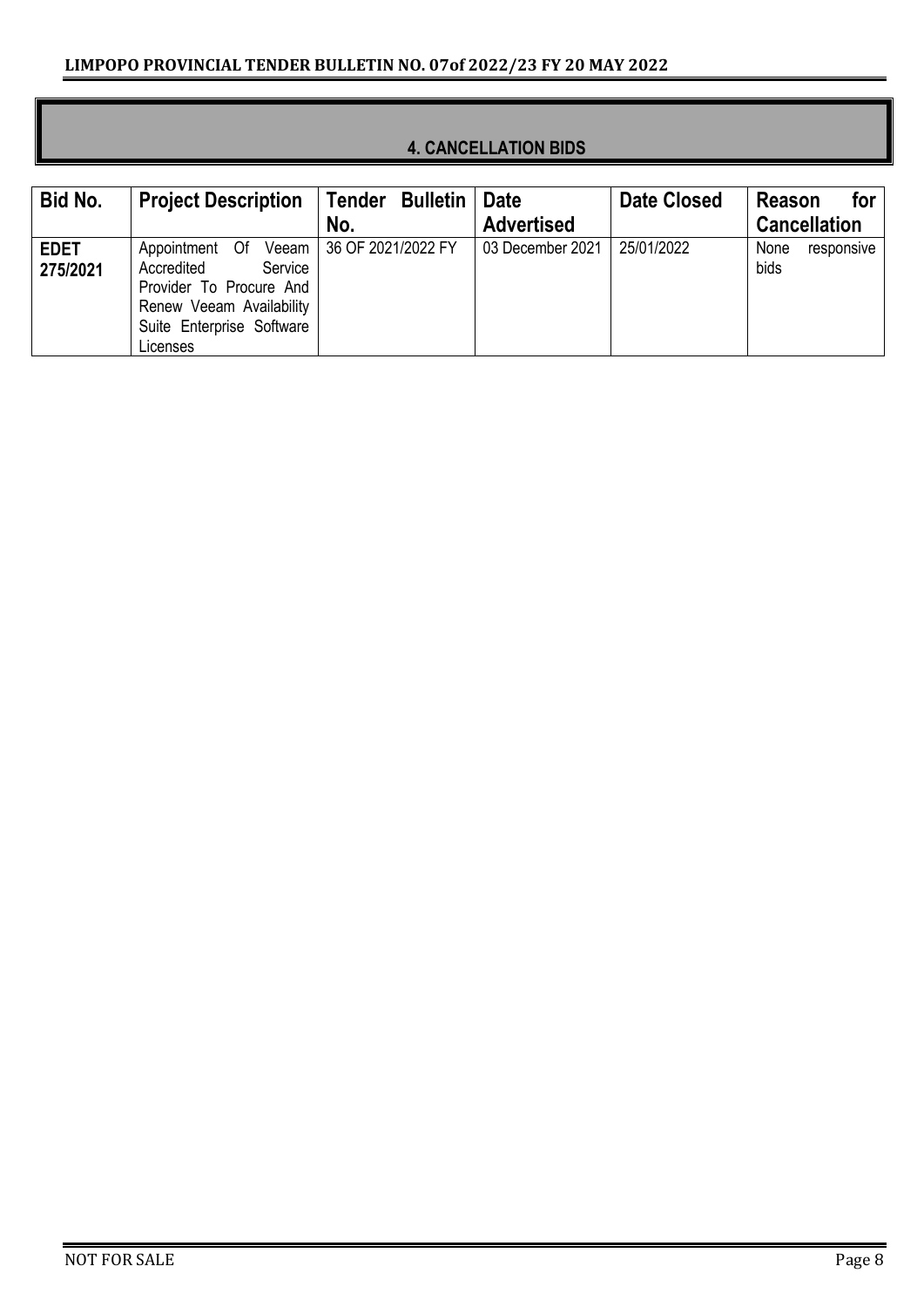#### **4. GENERAL NOTICES**

#### **LIMPOPO (SCM ADVICE CENTERS) CSD CALL CENTRE LINES FOR SUPPLIERS**

| <b>DISTRICT</b> | <b>CALL CENTRE NUMBER</b> | <b>OFFICIAL RESPONSIBLE</b> | <b>TIME</b>    |
|-----------------|---------------------------|-----------------------------|----------------|
|                 |                           |                             |                |
| Capricorn       | 015 291 2684              | Mr. Holeni TI               | 07H30 TO 16H30 |
| Mopani          | 015 812 0256              | Mr. Khoza WR                | 07H30 TO 16H30 |
| Sekhukhune      | 013 265 1071              | Mr. Sehale MS               | 07H30 TO 16H30 |
| Vhembe          | 015 962 0014              | Mrs. Moshabi A              | 07H30 TO 16H30 |
| Waterberg       | 014 717 1376              | Mrs. Tsatsi AT              | 07H30 TO 16H30 |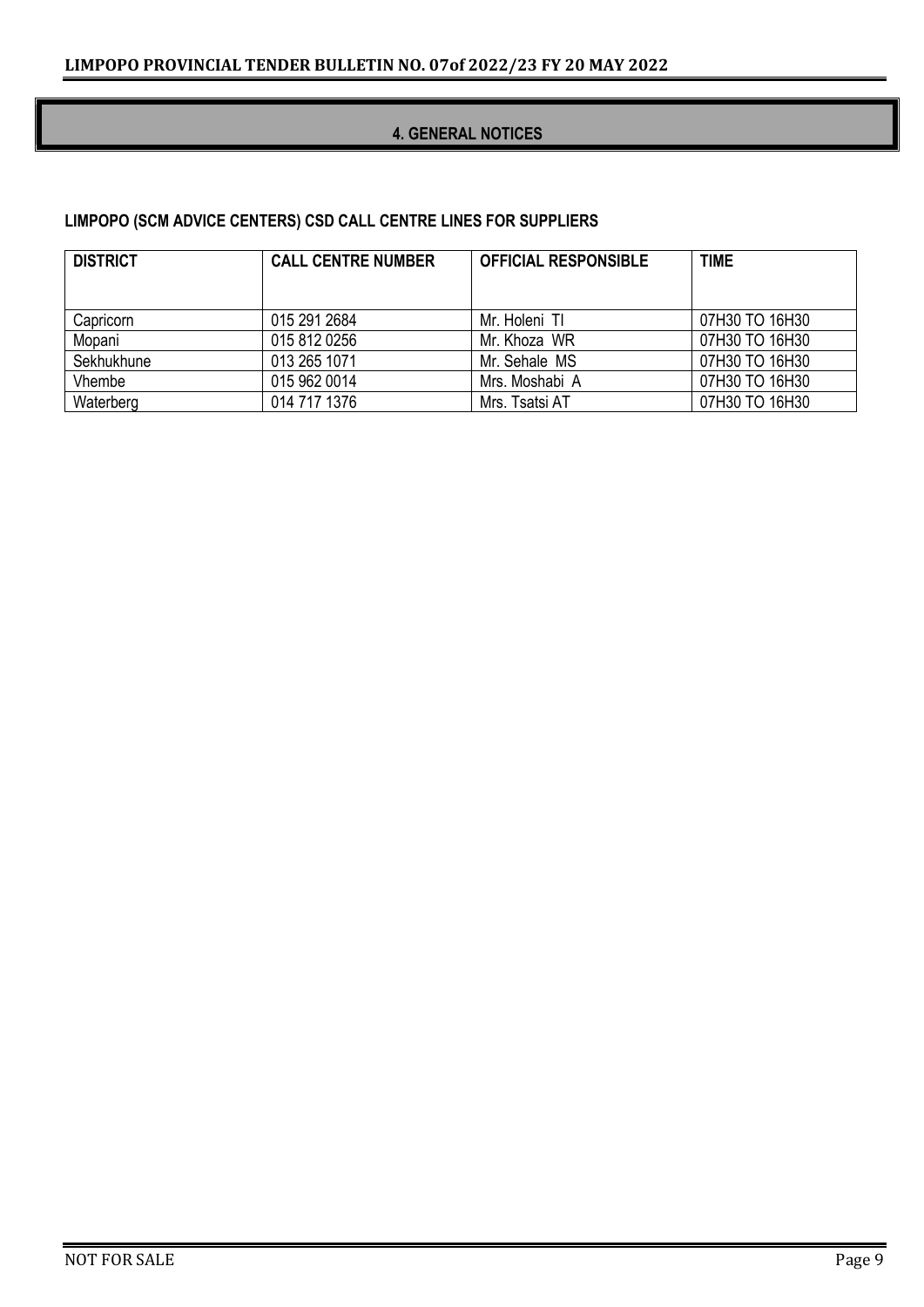| <b>UNIQUE</b><br>REF.<br>NO. | <b>BID</b><br><b>DOCUMENT</b><br><b>REFERENCE</b> | <b>CONTACT DETAILS</b>                                                     | <b>DOCUMENTS SOLD AT:</b>                                                                                                                                                | <b>DOCUMENTS</b><br><b>DEPOSITED AT</b>                                                                                                         |
|------------------------------|---------------------------------------------------|----------------------------------------------------------------------------|--------------------------------------------------------------------------------------------------------------------------------------------------------------------------|-------------------------------------------------------------------------------------------------------------------------------------------------|
| 100                          | <b>DSDP</b>                                       | Tel: 015 293 6000<br>Fax: 015 293 6211<br>Website:<br>www.limpopo.gov.za   | <b>Department of Social Development,</b><br>Office No. 57 Ground Floor, 21 Biccard<br><b>Street POLOKWANE</b>                                                            | Deposited in the box<br>located at Department of<br>Social Development, 21<br><b>Biccard Street</b><br>Polokwane                                |
| 101                          | <b>LPT</b>                                        | Tel: 015 298 7000<br>Fax: 015 295 7010<br>Website:<br>www.limpopo.gov.za   | Provincial Treasury 46 Hans Van<br>Rensburg Street, POLOKWANE and all<br><b>Provincial Treasury Tender Advice Centres</b>                                                | Deposited in the bid box<br>located outside a guard<br>house at Ismini Towers,<br>46 Hans Van Rensburg<br>Street, Polokwane                     |
| 101A                         | TC/LP                                             | Tel: 015 291 8400<br>Fax: 015 295 3310<br>Website:<br>www.limpopo.gov.za   | Provincial Treasury 56 - 58 Paul Kruger<br>Street, POLOKWANE and all Provincial<br><b>Treasury Tender Advice Centres</b>                                                 | Deposited in the bid box<br>located in the main<br>entrance, Finance<br>House Building, 56-58<br>Paul Kruger Street,<br>Polokwane               |
| 102                          | <b>PRDP</b>                                       | Tel: 015 287 6000<br>Fax: 015 295 3840<br>Website:<br>www.limpopo.gov.za   | Office of the Premier, 40 Hans van<br>Rensburg Street, POLOKWANE and all<br><b>SCM Advice Centres</b>                                                                    | Deposited in the bid box<br>located at Mowaneng<br>Building, 40 Hans van<br>Rensburg Street,<br>Polokwane                                       |
| 103                          | <b>HEDP</b>                                       | Tel: 015 293 6000<br>Fax: 015 293 6211<br>Website:<br>www.limpopo.gov.za   | Department of Health, Office No. D3<br>Ground Floor, Old Capricorn Building, 18<br>College Street, POLOKWANE and all<br><b>Provincial Treasury Tender Advice Centres</b> | Deposited in the box<br>located at Department of<br><b>Health and Social</b><br>Development, 18<br>College Street,<br>Polokwane                 |
| 104                          | <b>LPEDT</b>                                      | Tel: 015 290 7600/1<br>Fax: 015 297 4494<br>Website:<br>www.limpopo.gov.za | Department of Education, Corner 113<br>Biccard and 24 Excelsior Streets,<br>POLOKWANE and all Provincial Treasury<br><b>Tender Advice Centres</b>                        | Deposited in the bid box<br>located in the main<br>entrance of corner 113<br><b>Biccard Street and</b><br><b>Excelsior Street,</b><br>Polokwane |
| 105                          | <b>PUDP</b>                                       | Tel: 015 295 1000<br>Fax: 015 295 1163<br>Website:<br>www.limpopo.gov.za   | <b>Department of Transport and</b><br>Community Safety, 40 Paul Kruger Street,<br>POLOKWANE and all Provincial Treasury<br><b>Tender Advice Centres</b>                  | Deposited in the bid box<br>located at 1 <sup>st</sup> Floor, Paul<br>Kruger Wing, 40 Paul<br>Kruger Street,<br>Polokwane                       |
| 106                          | <b>COGHSTA</b>                                    | Tel: 015 294 2000<br>Fax: 015 295 4190<br>Website:<br>www.limpopo.gov.za   | <b>Department of Co-Operative</b><br>Governance, Human Settlements &<br>Traditional Affairs, 28 Market Street,<br>Office No. G 74, Ground Floor, Polokwane.              | Deposited in the bid box<br>located at Hensa<br>Towers, Cnr of Rabe<br>and Landdros Mare<br>Streets, Polokwane                                  |
| 107                          | <b>DSAC</b>                                       | Tel: 015 284 4000<br>Fax: 015 284 4514<br>Website:<br>www.limpopo.gov.za   | <b>Department of Sport, Arts and Culture</b><br>Olympic Towers, Corner Rabe and Biccard<br>Street, POLOKWANE and all Provincial<br><b>Treasury Tender Advice Centre</b>  | Deposited in the bid box<br>located in the main<br>entrance of Olympic<br>Towers, Corner 21<br>Rabe and Biccard<br>Street, Polokwane            |

#### **ANNEXURE 1**: **ADDRESS LIST AND CONTACT DETAILS: LIMPOPO PROVINCIAL DEPARMENTS**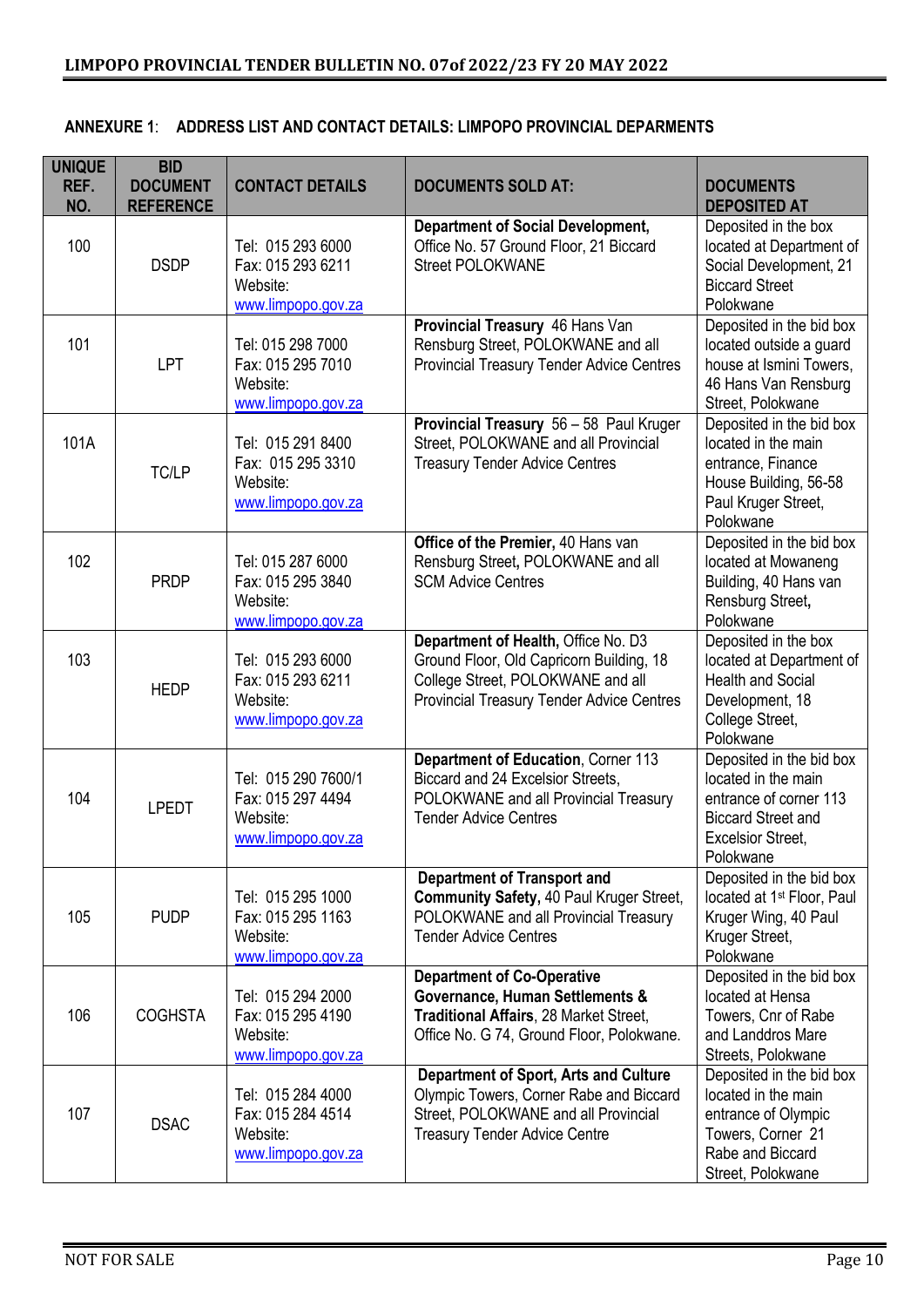| 108 | <b>LEDET</b>          | Tel: 015 293 8300<br>Fax: 015 293 8319<br>Website:<br>www.limpopo.gov.za                | <b>Department of Economic Development,</b><br>Environment & Tourism, 90 Bok Street,<br>POLOKWANE and all SCM Advice Centres                                     | Deposited in the bid box<br>located in the main<br>entrance of Evridiki<br>Towers, 19 Biccard<br>Street, Polokwane                              |
|-----|-----------------------|-----------------------------------------------------------------------------------------|-----------------------------------------------------------------------------------------------------------------------------------------------------------------|-------------------------------------------------------------------------------------------------------------------------------------------------|
| 109 | LDPW &<br><b>WODP</b> | Tel: 015 284 7000<br>Fax: 015 284 7031<br>Website:<br>www.limpopo.gov.za                | Department of Public Works, Roads and<br><b>Infrastructure</b><br>; Towers, 43 Church Street, POLOKWANE<br>and all Provincial Treasury Tender Advice<br>Centres | Deposited in the bid box<br>located at Corner<br>Blaawberg and River<br>Street Ladanna<br>Polokwane 0699 Private<br>Bag X9490 Polokwane<br>0700 |
| 110 | <b>ACDP</b>           | Tel: 015 294<br>3000/30/60/90/20<br>Fax: 015 294 4506<br>Website:<br>www.limpopo.gov.za | Department of Agriculture, Temo Towers,<br>69 Biccard Street, POLOKWANE and all<br><b>Provincial Treasury Tender Advice Centres</b>                             | Deposited in the bid box<br>located in the main<br>entrance of AgriVillage,<br>69 Biccard Street.<br>Polokwane                                  |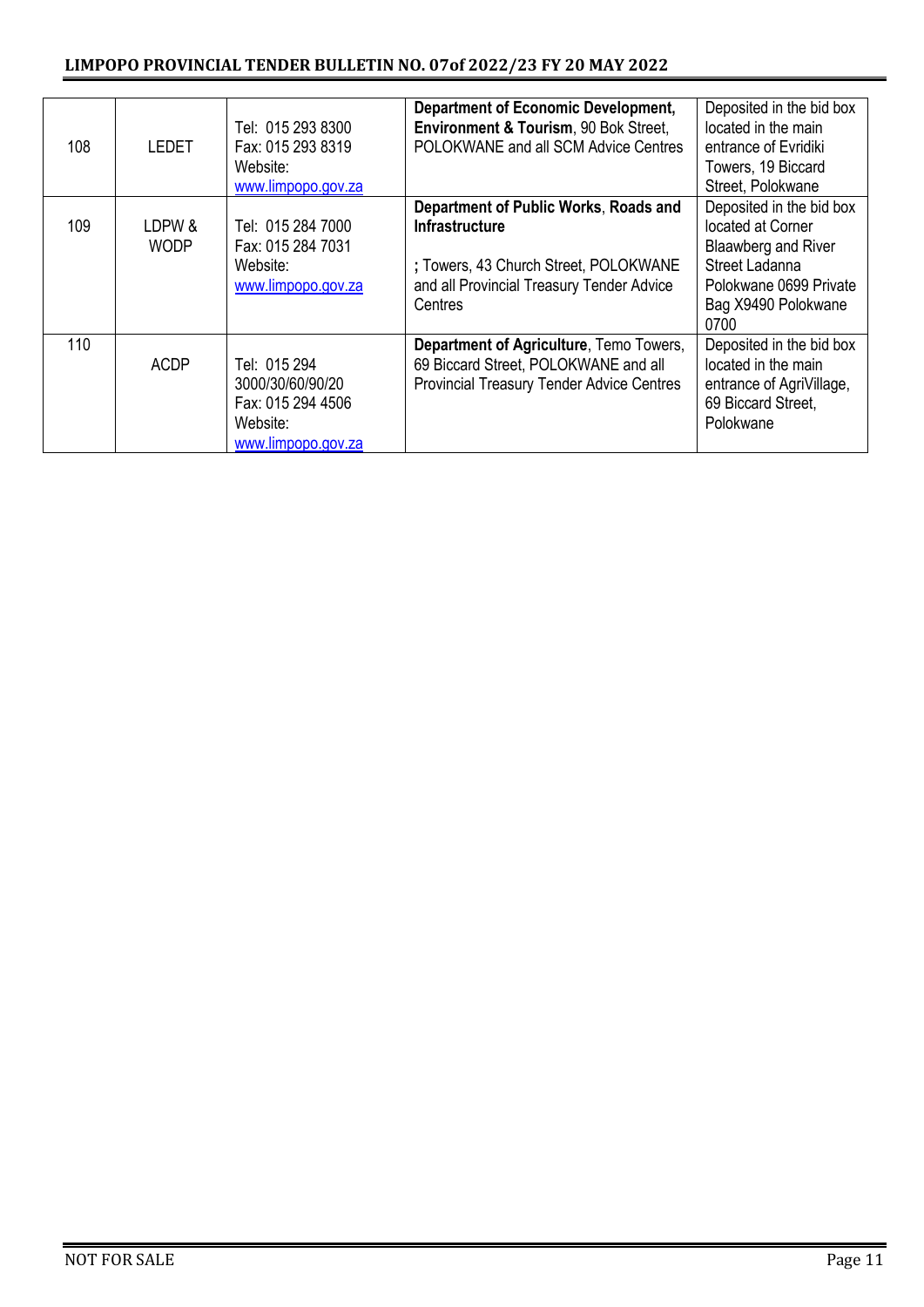| <b>UNIQUE</b><br>REF.<br>NO. | <b>BID</b><br><b>DOCUMENT</b><br><b>REFERENCE</b> | <b>CONTACT</b><br><b>DETAILS</b>                                                                   | <b>DOCUMENTS</b><br><b>SOLD AT:</b>                                                                                                            | <b>DOCUMENTS</b><br><b>DEPOSITED AT</b>                                                                                               |
|------------------------------|---------------------------------------------------|----------------------------------------------------------------------------------------------------|------------------------------------------------------------------------------------------------------------------------------------------------|---------------------------------------------------------------------------------------------------------------------------------------|
| 111                          | <b>RFB: LIMP</b>                                  | Tel: 015 293 3621<br>Fax: 015 293 3660<br>Website: www.golimpopo.com                               | <b>State Information Technology</b><br>Agency (SITA) Limpopo Office,<br>Moolman Building, 27 Market<br>Street, POLOKWANE, 0699                 | Bid box located in<br>the Main Entrance of<br>Moolman Building,<br>27 Market Street,<br>Polokwane                                     |
| 112                          | <b>LTA</b>                                        | Tel: 015 293 3600<br>Fax: 015 293 3655<br>Website: www.golimpopo.com                               | Limpopo Tourism Agency,<br>ERF 92/688, Portion 2 Southern<br>Gateway, Ext 4, N1 Main Road,<br>Polokwane 0699                                   | Bid box located in the<br>offices ERF 92/688,<br>Portion 2 Southern<br>Gateway, Ext 4, N1 Main<br>Road, Polokwane 0699                |
| 113                          | <b>LGB</b>                                        | Tel: 015 295 5581<br>Fax: 015 295 3566<br>Website: www.lgb.org                                     | <b>Limpopo Gambling Board,</b><br>08 Hans van Rensburg Street,<br>POLOKWANE, 0699                                                              | Bid box located in the main<br>entrance, 8 Hans van<br>Rensburg Street,<br>Polokwane, 0699                                            |
| 114                          | <b>LEDA</b>                                       | Tel: 015 633 4700<br>Fax: 015 633 4854<br>Website: www.leda.co.za                                  | Limpopo Economic<br><b>Development Agency</b><br>Enterprise Development Finance,<br>Main Road Lebowakgomo                                      | Bid box located in the main<br>entrance, Enterprise<br>Development Finance,<br>Main Road Lebowakgomo                                  |
| 115                          | <b>RAL</b>                                        | Tel: 015 284 4600<br>Fax: 015 284 4701<br>Website: www.ral.co.za                                   | Road Agency Limpopo (RAL),<br>RAL Towers, 26 Rabe Street,<br>POLOKWANE, 0700                                                                   | Bid box located in the<br>entrance foyer (ground<br>floor) of RAL Towers, at 26<br>Rabe Street, Polokwane                             |
| 116                          | <b>GAAL</b>                                       | Tel: 015 288 0122<br>Fax: 015 288 0346<br>Website: www.gaal.co.za                                  | <b>Gateway Airports Authority</b><br>Limited, N1 Road to Louis<br>Trichardt, Army Base,<br>POLOKWANE International<br>Airport, Polokwane, 0700 | Bid box located in the main<br>entrance, ground floor of<br>administration building,<br>Polokwane International<br>Airport, Army Base |
| 117                          | <b>VIVET</b>                                      | Tel: 015 963 3156<br>Fax: 015 963 3154<br>Website:<br>www.vhembecollege.edu.za                     | Vhembe TVET College,<br>Central Office, Site No 203<br><b>SIBASA</b><br>0970                                                                   | Vhembe TVET College,<br>Central Office, Site No 203<br><b>SIBASA</b><br>0970                                                          |
| 118                          | <b>WTVET</b>                                      | Tel: 015 491 8581/8602<br>Fax: 015 491 8579<br>Website: www.procurement<br>@waterbergcollege.co.za | <b>Waterberg FET College,</b><br>Central Office, 36 Hooge Street<br>Street, Mokopane, 0600                                                     | <b>Waterberg FET College,</b><br>Central Office, 36 Hooge<br>Street Street, Mokopane,<br>Private Bag x 2449,<br>Mokopane 0600         |
| 119                          | <b>GNT</b>                                        | Tel. 015 291 2641<br>Fax. 015 291 2648                                                             | No. 130a Marshall Street,<br>Polokwane.0700                                                                                                    | <b>Great North Transport</b><br>No. 130 Marshall Street,<br>Polokwane.0700                                                            |
| 120                          | <b>MT</b>                                         | Tel. 015 2907715/7772                                                                              | <b>Mvula Trust</b><br>25 Rhodesdrift Street, Rhodesdrift<br>Office Park, Bendor Ext 30,<br>Polokwane                                           | <b>Mvula Trust</b><br>25 Rhodesdrift Street,<br>Rhodesdrift Office Park,<br>Bendor Ext 30, Polokwane                                  |
| 121                          | <b>CCTVET</b>                                     | Tel.015 230 1800<br>Fax. 015 291 2767                                                              | Capricorn College for TVET<br>16 Market Street, Polokwane                                                                                      | Private Bag Bag X9674<br>Polokwane0700                                                                                                |
| 122                          | <b>IDT</b>                                        | Tel: 015 295 0000<br>Fax: 015 295 6559                                                             | <b>Independent Development</b><br><b>Trust</b><br>22 Hans van Rensburg Street,<br>Polokwane, 0700                                              | Independent<br><b>Development Trust</b><br>P.O.Box 55386<br>Polokwane 0700                                                            |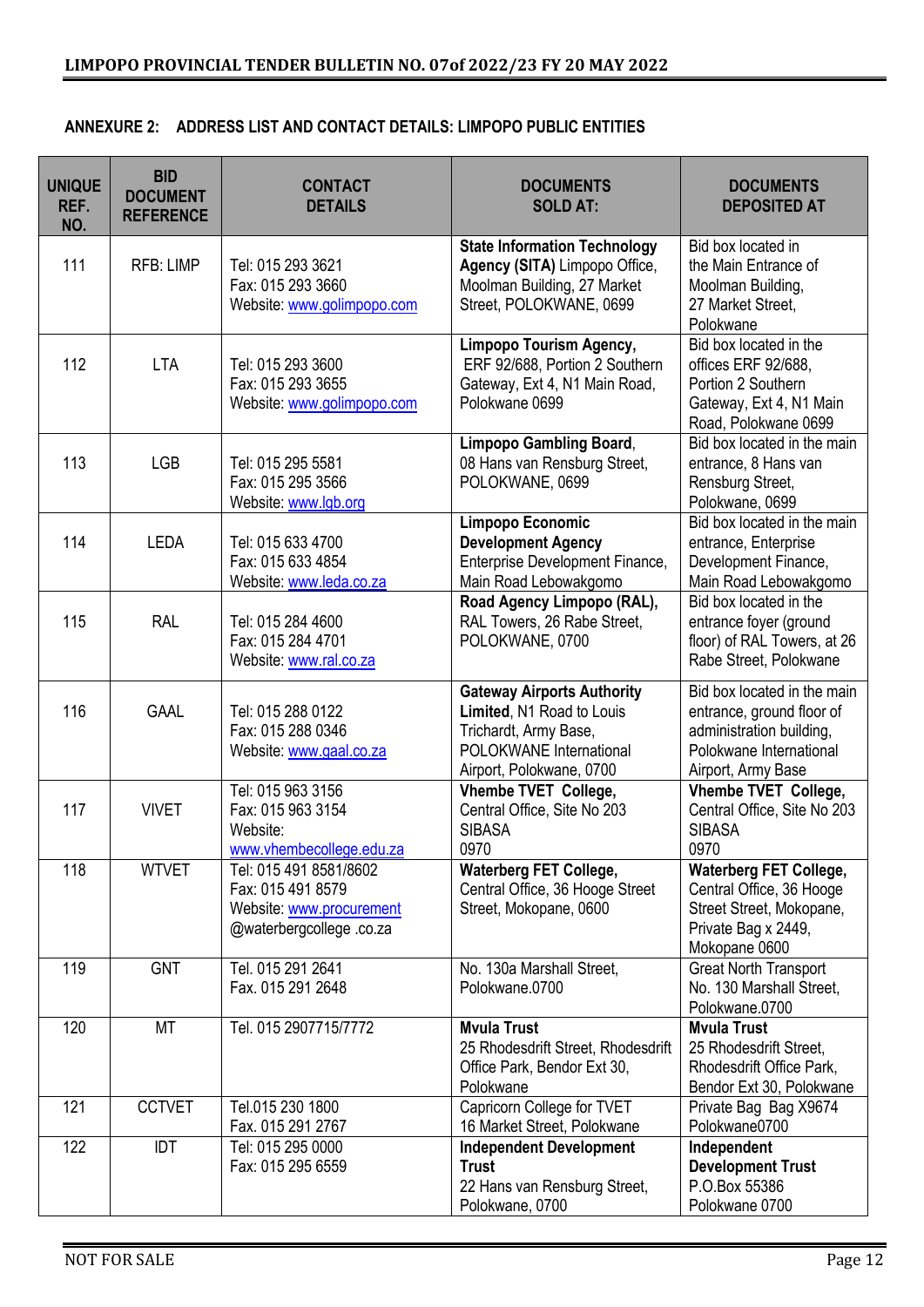#### **LIMPOPO PROVINCIAL TENDER BULLETIN NO. 07of 2022/23 FY 20 MAY 2022**

| 123 | DBSA | scmqueries@dbsa.org | <b>Development Bank of Southern</b><br><b>Africa</b><br>Welcome Centre<br>1258 Lever Road<br>Midrand | Development Bank of<br><b>Southern Africa</b><br>Welcome Centre<br>1258 Lever Road<br>Midrand |
|-----|------|---------------------|------------------------------------------------------------------------------------------------------|-----------------------------------------------------------------------------------------------|
|-----|------|---------------------|------------------------------------------------------------------------------------------------------|-----------------------------------------------------------------------------------------------|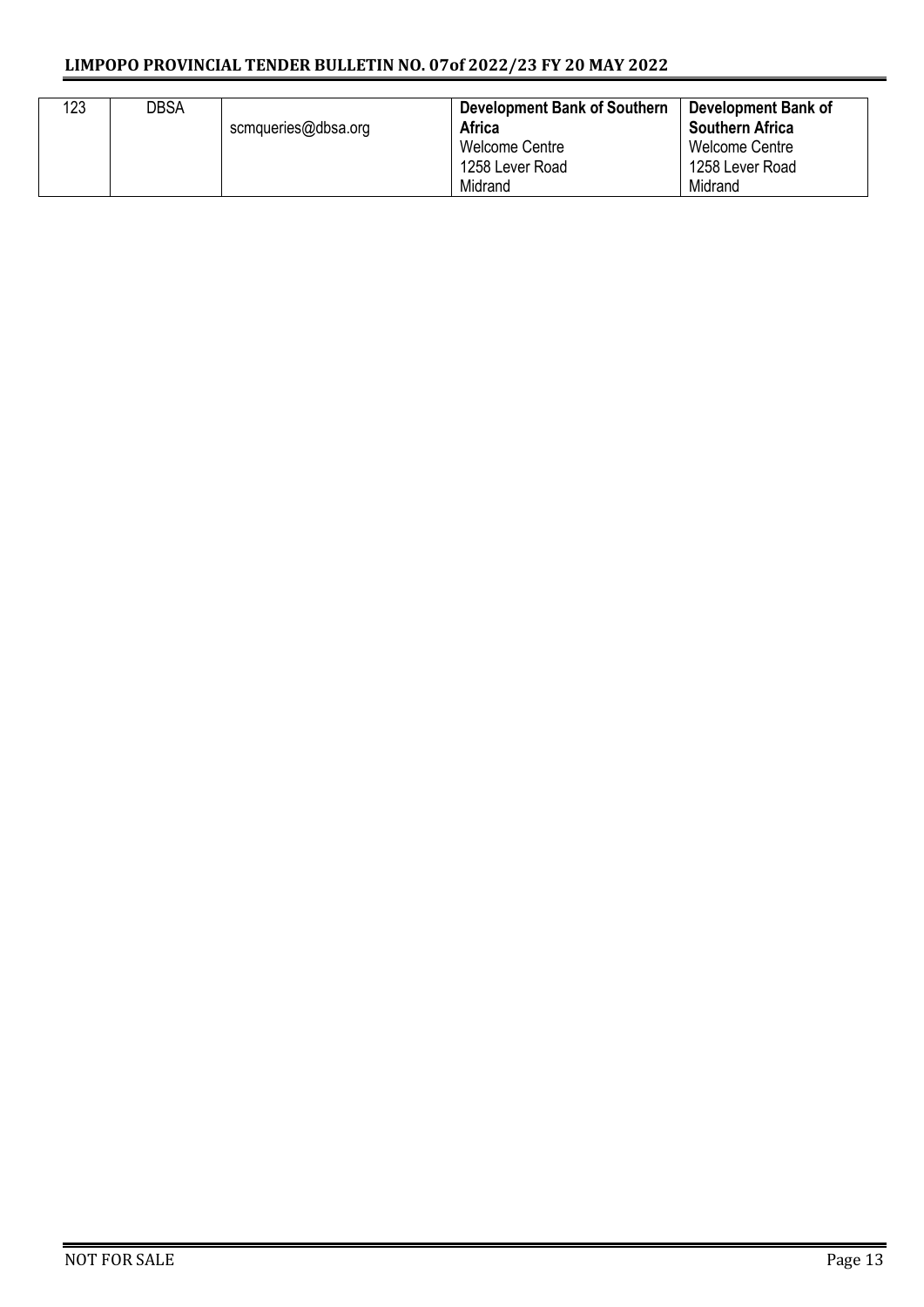#### **ANNEXURE 3: ADDRESS LIST AND CONTACT DETAILS: PROVINCIAL TREASURY TENDER ADVICE CENTRES**

(Tender bulletins and bid documents are obtainable from the following Centers):

| <b>PROVINCIAL TREASURY SUPPLY CHAIN MANAGEMENT ADVICE CENTRES</b>                                                                                                                                                                              |                                                                                                                                                                                                                  |  |  |  |
|------------------------------------------------------------------------------------------------------------------------------------------------------------------------------------------------------------------------------------------------|------------------------------------------------------------------------------------------------------------------------------------------------------------------------------------------------------------------|--|--|--|
| <b>HEAD OFFICE</b><br>Provincial Supply Chain Management Office<br>56 - 58 Paul Kruger Street<br><b>POLOKWANE</b><br>Private Bag x9494<br>POLOKWANE, 0700<br>Tel No. (015) 291 8400<br>Contact: Ms. M.B Rakubu @ Tel: 015 291 8717/6           | <b>Capricorn SCM Advice Centre</b><br><b>Limpopo Provincial Treasury</b><br>56-58 Paul Kruger Street<br>Private Bag x9494<br>POLOKWANE, 0700<br>Tel No. (015) 291 8400<br>Contact Person: Ms. M.M. Masindi       |  |  |  |
| <b>Vhembe SCM Advice Centre</b><br><b>Limpopo Provincial Treasury</b><br><b>Government Building Complex</b><br><b>BLOCK E GROUND FLOOR</b><br>THOHOYANDOU, VENDA<br>Tel: (015) 962 1752<br>Fax: (015) 962 1282<br>Contact Person: Ms. A Manena | <b>Mopani SCM Advice Centre</b><br><b>Limpopo Provincial Treasury</b><br>Private Bag X 1973<br><b>GIYANI, 0826</b><br>Tel: (015) 812 0149<br>Fax: 086 219 7905<br>Contact Person: Mr. W.R Khoza                  |  |  |  |
| <b>Waterberg SCM Advice Centre</b><br><b>Limpopo Provincial Treasury</b><br>98 Nelson Mandela Street<br>Decimale Building<br><b>MODIMOLLE</b><br>Tel: (014) 717 5837<br>Fax: (014) 717 5670<br>Contact Person: Mr. AT Tsatsi                   | <b>Sekhukhune SCM Advice Centre</b><br><b>Limpopo Provincial Treasury</b><br>Lefa Centre, Schoonoord Road<br><b>JANE FURSE</b><br>Tel: (013) 265 1344<br>Fax: (013) 265 1354<br>Contact Person: Mr. M. S. Sehale |  |  |  |

#### **ANNEXURE 4: ADDRESS LIST AND CONTACT DETAILS: SATELLITE OFFICES**

(Tender bulletins are obtainable from the following centers)

| <b>CAPRICORN</b> | <b>VHEMBE</b> | <b>MOPANI</b> | <b>WATERBERG</b>        | <b>SEKHUKHUNE</b> |
|------------------|---------------|---------------|-------------------------|-------------------|
|                  |               |               | Libsa Thabazimbi:       |                   |
|                  |               |               | No.08 Riet Bok Street   |                   |
|                  |               |               | Tel. No. (014) 772 2437 |                   |
|                  |               |               | Libsa Lephalale         |                   |
|                  |               |               | No. 3A Venter Street    |                   |
|                  |               |               | Tel. No. (014) 763 2834 |                   |